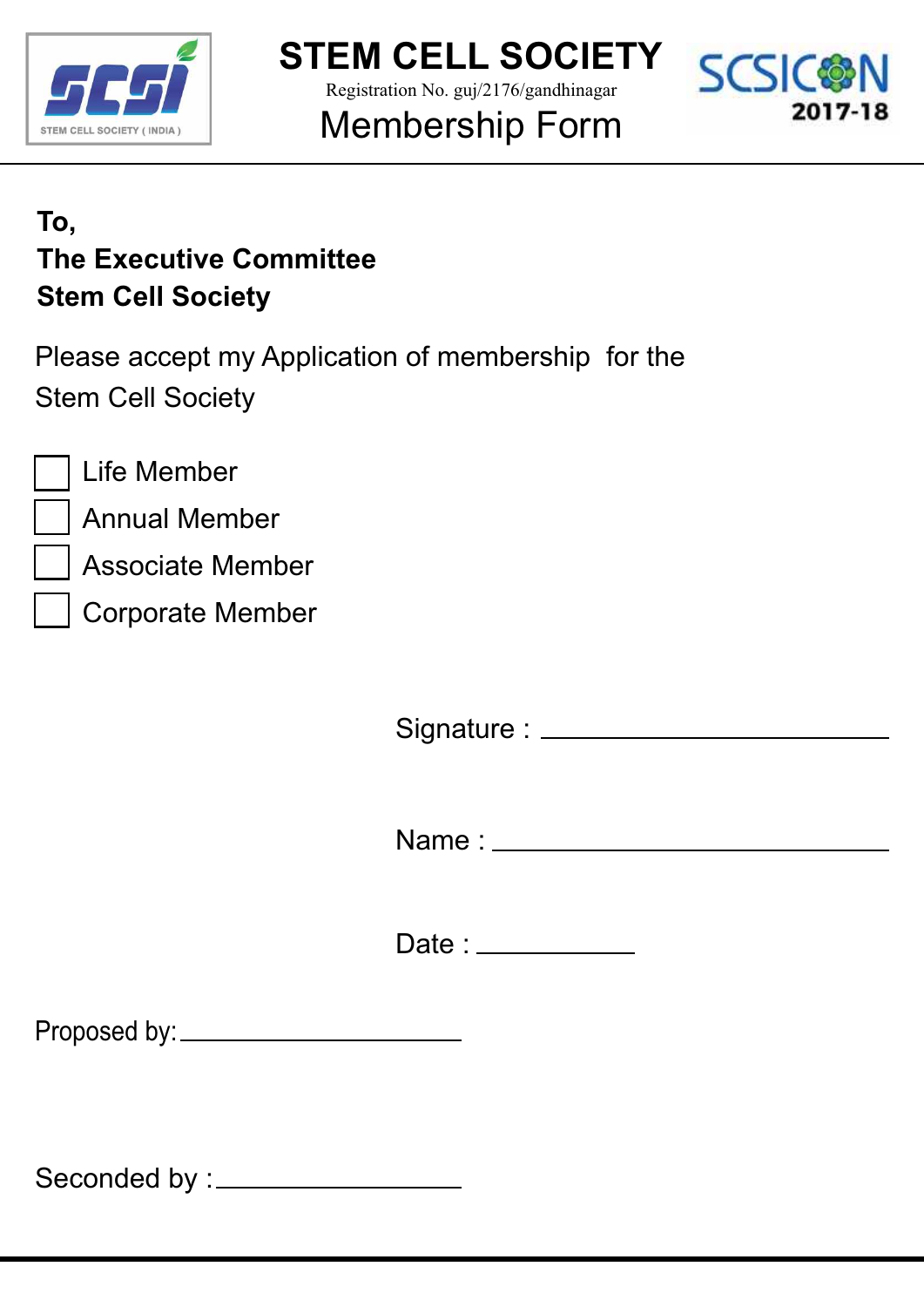|             |  | Prefix: $Dr.$ Prof. Mr. Mr. Ms. |  |                                                                                  |  |                                                                                  |
|-------------|--|---------------------------------|--|----------------------------------------------------------------------------------|--|----------------------------------------------------------------------------------|
|             |  |                                 |  |                                                                                  |  |                                                                                  |
|             |  |                                 |  |                                                                                  |  |                                                                                  |
|             |  |                                 |  |                                                                                  |  |                                                                                  |
|             |  |                                 |  | ,我们也不会有什么。""我们的人,我们也不会有什么?""我们的人,我们也不会有什么?""我们的人,我们也不会有什么?""我们的人,我们也不会有什么?""我们的人 |  | ,我们也不会有什么。""我们的人,我们也不会有什么?""我们的人,我们也不会有什么?""我们的人,我们也不会有什么?""我们的人,我们也不会有什么?""我们的人 |
|             |  |                                 |  | ,我们也不会有什么。""我们的人,我们也不会有什么?""我们的人,我们也不会有什么?""我们的人,我们也不会有什么?""我们的人,我们也不会有什么?""我们的人 |  |                                                                                  |
|             |  |                                 |  |                                                                                  |  |                                                                                  |
|             |  |                                 |  |                                                                                  |  |                                                                                  |
|             |  |                                 |  |                                                                                  |  | Mobile No.: _____________________Office No.: ___________________________________ |
| Address for |  |                                 |  |                                                                                  |  |                                                                                  |
|             |  |                                 |  |                                                                                  |  |                                                                                  |
|             |  |                                 |  |                                                                                  |  |                                                                                  |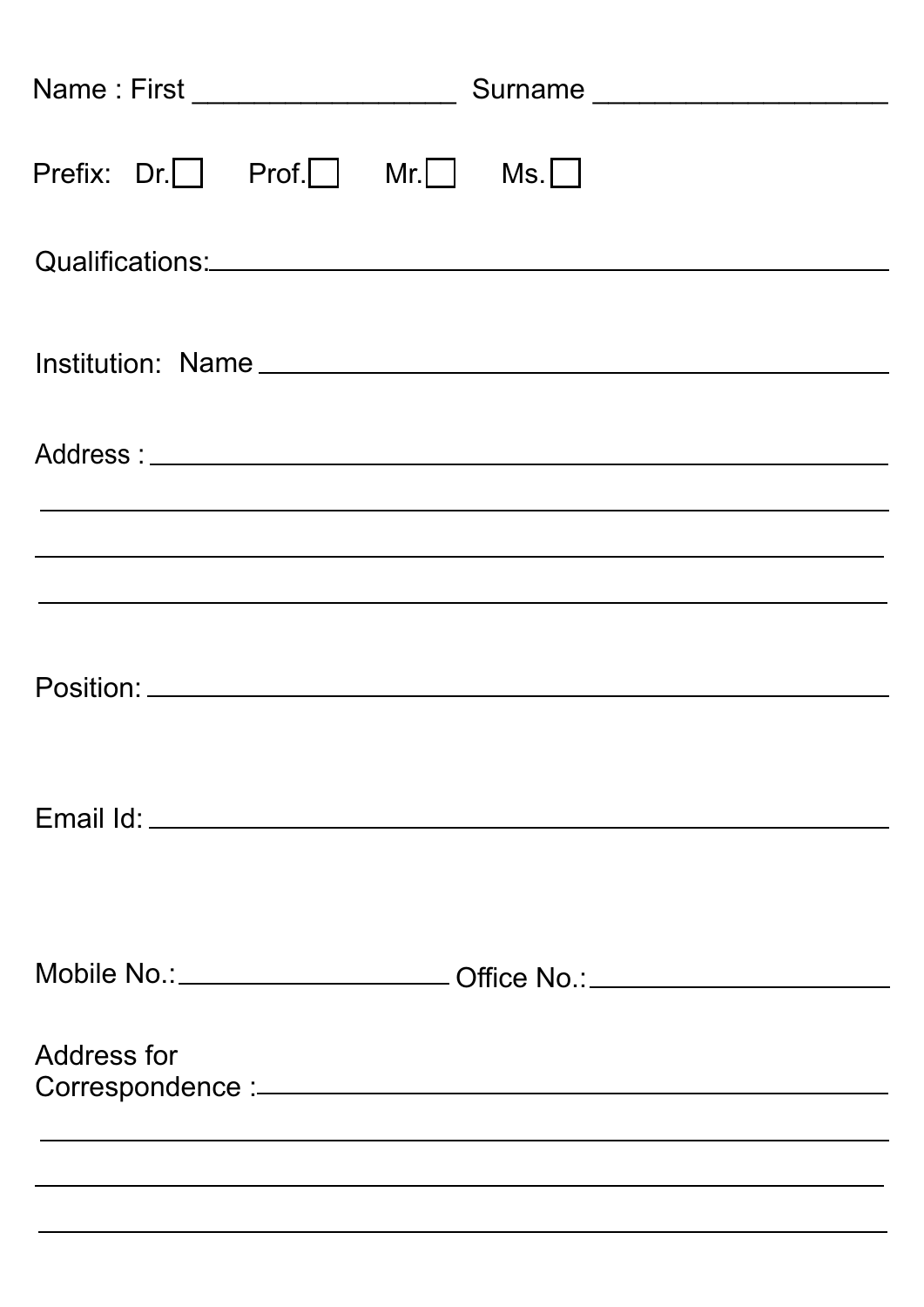| Work done in the Stem Cell Field          |  |  |  |  |
|-------------------------------------------|--|--|--|--|
|                                           |  |  |  |  |
|                                           |  |  |  |  |
|                                           |  |  |  |  |
|                                           |  |  |  |  |
|                                           |  |  |  |  |
|                                           |  |  |  |  |
|                                           |  |  |  |  |
|                                           |  |  |  |  |
|                                           |  |  |  |  |
|                                           |  |  |  |  |
|                                           |  |  |  |  |
|                                           |  |  |  |  |
|                                           |  |  |  |  |
| Publications by Applicant in Cell Therapy |  |  |  |  |
|                                           |  |  |  |  |
|                                           |  |  |  |  |
|                                           |  |  |  |  |
|                                           |  |  |  |  |
|                                           |  |  |  |  |
|                                           |  |  |  |  |
|                                           |  |  |  |  |
|                                           |  |  |  |  |